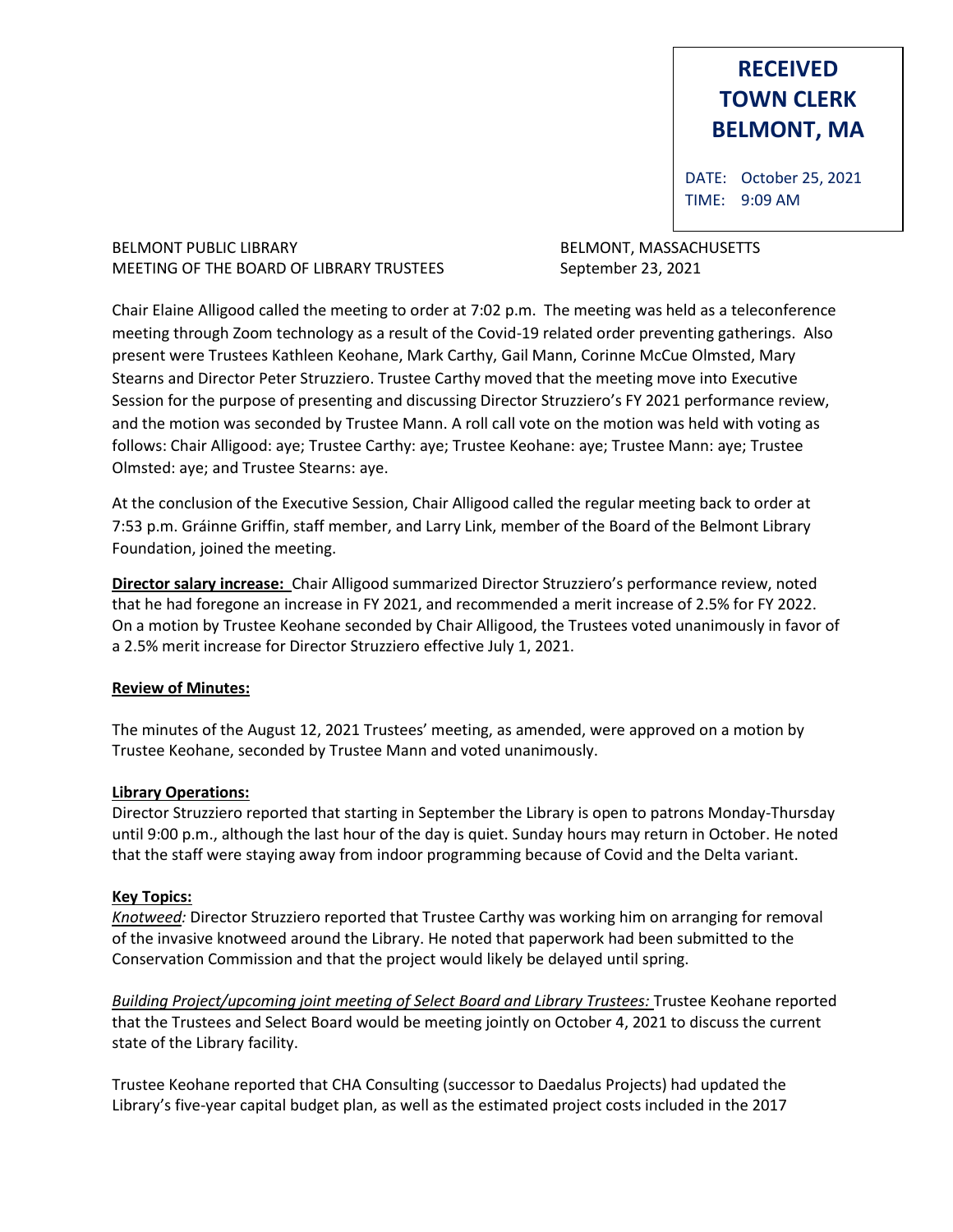Feasibility Study. She emphasized that this work provides revised estimates but that no formal RFP for any work or project has been issued.

Regulations limit the amount of capital that may be spent over a rolling three-year period without triggering ADA compliance. The repairs noted in the revised estimates and plan would not bring the building into ADA compliance.

Trustee Keohane also reported that the renovation option estimates in the 2017 study were updated, noting that the renovation option is principally an upgrading of major systems and ADA compliance changes; it doesn't reflect a complete renovation and would reduce the useable space of the building by approximately 25%.

Trustee Keohane addressed questions that have been raised by Town officials, noting that available extra space in the new building will be largely dedicated to functions not being performed today in the existing building. She reported that she and Chair Alligood had met with the Town's Facilities Manager who noted that the building needs immediate attention.

The cost of and limited access to funds for capital improvements, and the cost and limitations of a building renovation, suggest that new construction continues to be the preferred option for the Library. The project team is considering all potential funding sources, including fundraising, the Kendall fund, Covid funds, and CPA money.

Trustee Keohane noted a preference for broad representation at the joint meeting October 4, including former trustees and persons involved with earlier feasibility studies. She emphasized the deteriorating state of the facility while acknowledging taxpayer hesitation to additional debt.

#### **FY22 Budget Update:**

Director Struzziero reported that there would not be an additional capital appropriation this fall for a fire suppression system for the Library or for the Chenery roof. The Library system is continually monitored. He noted that the Library's electrical system may be a bigger priority in the future. Director Struzziero reported that the FY 2023 operating budget process will start quite early this year, and that we need to be cognizant of satisfying the MAR (materials acquisition requirements). He noted that he would be seeking a larger increase than in the past and intended to prioritize children's services.

**Patron Issue:** Director Struzziero reported that he had revoked a patron's computer and printing privileges because of inappropriate content access. He noted that the Patron had appealed formally to the Trustees. After discussion, the Trustees concurred with Director Struzziero decision to revoke these privileges from the patron, noting the repeated policy violations.

#### **Policy Review:**

*Materials Selection Policy*: Director Struzziero requested that this policy be retired because it is a practice rather than a generally applicable policy. After a brief discussion, the Trustees requested that his request be deferred to a future meeting.

#### **Director's Report:**

Director Struzziero referenced the report included with the meeting materials. He highlighted relationships he has developed with School and Police Department personnel, as well as a new relationship with the National Association for Armenian Studies and Research (NAASR) located just a block away from our Library.